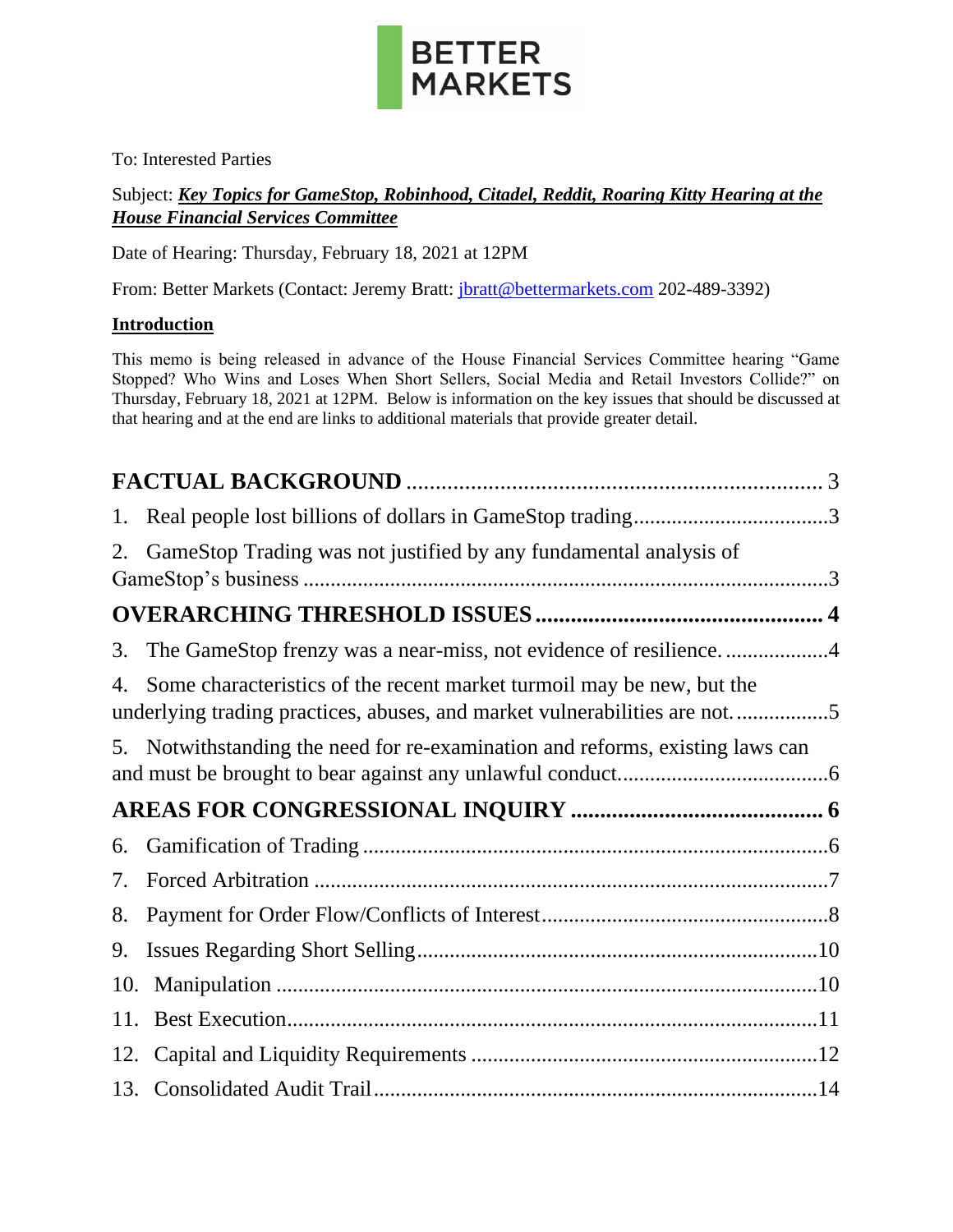# **ADDITIONAL MATERIALS**

Better Markets' Press Release: [https://bettermarkets.com/newsroom/better-markets-letter-house](https://bettermarkets.com/newsroom/better-markets-letter-house-financial-services-committee-key-issues-thursday-s-hearing)[financial-services-committee-key-issues-thursday-s-hearing](https://bettermarkets.com/newsroom/better-markets-letter-house-financial-services-committee-key-issues-thursday-s-hearing)

Link to Better Markets' Letter to House Financial Services Committee regarding the hearing: [https://bettermarkets.com/sites/default/files/Critical%20Issues%20to%20Adress%20in%20the%](https://bettermarkets.com/sites/default/files/Critical%20Issues%20to%20Adress%20in%20the%20Game%20Stop%20Hearing.pdf) [20Game%20Stop%20Hearing.pdf](https://bettermarkets.com/sites/default/files/Critical%20Issues%20to%20Adress%20in%20the%20Game%20Stop%20Hearing.pdf)

Fact Sheet on Payment for Order Flow/Conflicts of Interest/Best Execution: [https://bettermarkets.com/sites/default/files/documents/Better\\_Markets\\_Payment\\_for\\_Order\\_](https://bettermarkets.com/sites/default/files/documents/Better_Markets_Payment_for_Order_Flow_Long_02-21-2021.pdf) [Flow\\_Long\\_02-21-2021.pdf](https://bettermarkets.com/sites/default/files/documents/Better_Markets_Payment_for_Order_Flow_Long_02-21-2021.pdf)

Fact Sheet on Citadel:

[https://bettermarkets.com/sites/default/files/documents/Better\\_Markets\\_Citadel\\_Role\\_in\\_GameStop\\_02-](https://bettermarkets.com/sites/default/files/documents/Better_Markets_Citadel_Role_in_GameStop_02-16-2021.pdf) [16-2021.pdf](https://bettermarkets.com/sites/default/files/documents/Better_Markets_Citadel_Role_in_GameStop_02-16-2021.pdf)

Index to Better Markets' key materials on these and related critical issues: <https://bettermarkets.com/resources/better-markets-work-market-structure>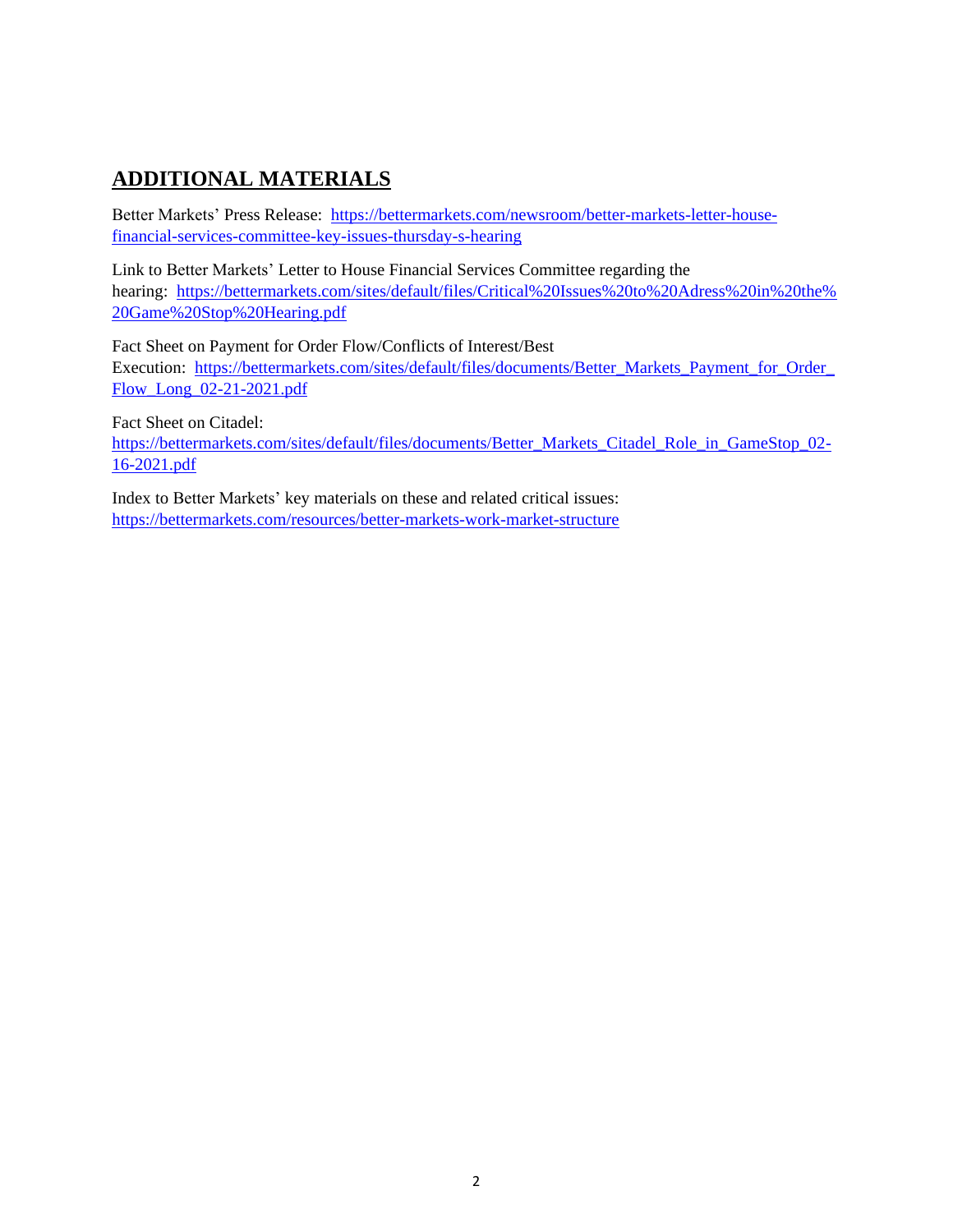## <span id="page-2-0"></span>**FACTUAL BACKGROUND**

## <span id="page-2-1"></span>**1. Real people lost billions of dollars in GameStop trading**

Real people lost billions of dollars trading GameStop stock and options. It was not just Wall Street hedge funds short selling stock who incurred losses. For example, according to recent polling, 28% of Americans bought GameStop or other viral stocks in January 2021, with 8% investing over \$5,000, driving the average investment to \$8,533.<sup>1</sup> GameStop's share price rocketed up as much as 1,700% in the month of January,<sup>2</sup> but as of February 12, 2021, it had crashed more than 90% below its peak, reportedly wiping away over \$20 billion in investments.<sup>3</sup>

### <span id="page-2-2"></span>**2. GameStop Trading was not justified by any fundamental analysis of GameStop's business**

The price movements in GameStop stock were completely divorced from any fundamental analysis of GameStop's business. A rudimentary review of GameStop's financial and business prospects (before the meteoric rise of the stock price) would have yielded the following unmistakable conclusions: GameStop was bleeding revenue in  $2019$  and  $2020$ ;<sup>4</sup> it was closing stores with little to no prospects of re-opening them (even before the COVID-19 pandemic kept people away from shopping malls where many of GameStop's stores are located); and its most basic business—that of selling and renting hard-disk video games—was under threat from the new generation video game consoles that were no longer equipped with hard-disk readers and instead required gamers to digitally download or stream the games. Yet, none of this prevented millions of investors who were hyped, misled, or manipulated into pouring their hard-earned money into GameStop and similar stocks. And none of this seems to have mattered to Robinhood (and others) who peddled, facilitated, and enabled leveraged and margin investing that some now believe has become so widespread as to have systemic risk implications.<sup>5</sup>

1

See E. Wolff-Mann, 28% of Americans Bought GameStop Or Other Viral Stocks in January: Yahoo Finance-Harris Poll, Yahoo! Finance (Feb 9, 2021), *available* at [https://finance.yahoo.com/news/gamestop-amc-reddit](https://finance.yahoo.com/news/gamestop-amc-reddit-investing-213609595.html)[investing-213609595.html.](https://finance.yahoo.com/news/gamestop-amc-reddit-investing-213609595.html)

<sup>&</sup>lt;sup>2</sup> See N. Popper, Reddit's 'Roaring Kitty' Will Speak At GameStop Hearing, New York Times (Feb 12, 2021), *available* a[t https://www.nytimes.com/2021/02/12/business/gamestop-hearing-roaring-kitty.html.](https://www.nytimes.com/2021/02/12/business/gamestop-hearing-roaring-kitty.html)

<sup>&</sup>lt;sup>3</sup> See W. Daniel, GameStop Has Lost Over \$20 Billion In Market Capt Since The Reddit-saga Peak, Business Insider (Feb. 9, 2021), *available* at [https://markets.businessinsider.com/news/stocks/gamestop-stock-lost](https://markets.businessinsider.com/news/stocks/gamestop-stock-lost-billions-market-cap-reddit-saga-peak-2021-2-1030062086)[billions-market-cap-reddit-saga-peak-2021-2-1030062086.](https://markets.businessinsider.com/news/stocks/gamestop-stock-lost-billions-market-cap-reddit-saga-peak-2021-2-1030062086) 

<sup>&</sup>lt;sup>4</sup> See O. Kharif, GameStop Falls Most in 15 Months on Sluggish Sales, Stock Offer, Bloomberg (Dec 8, 2020), *available* at [https://www.bloomberg.com/news/articles/2020-12-08/gamestop-declines-after-sales-fall-more](https://www.bloomberg.com/news/articles/2020-12-08/gamestop-declines-after-sales-fall-more-than-analysts-estimated)[than-analysts-estimated.](https://www.bloomberg.com/news/articles/2020-12-08/gamestop-declines-after-sales-fall-more-than-analysts-estimated) 

<sup>5</sup> See P. Jenkins, Are leveraged Gen Z Traders The Next Systemic Risk? Financial Times (Feb. 14, 2021), *available*  a[t https://www.ft.com/content/ff39c4b7-401d-4b03-8d7b-48e7fbc25237?shareType=nongift.](https://www.ft.com/content/ff39c4b7-401d-4b03-8d7b-48e7fbc25237?shareType=nongift)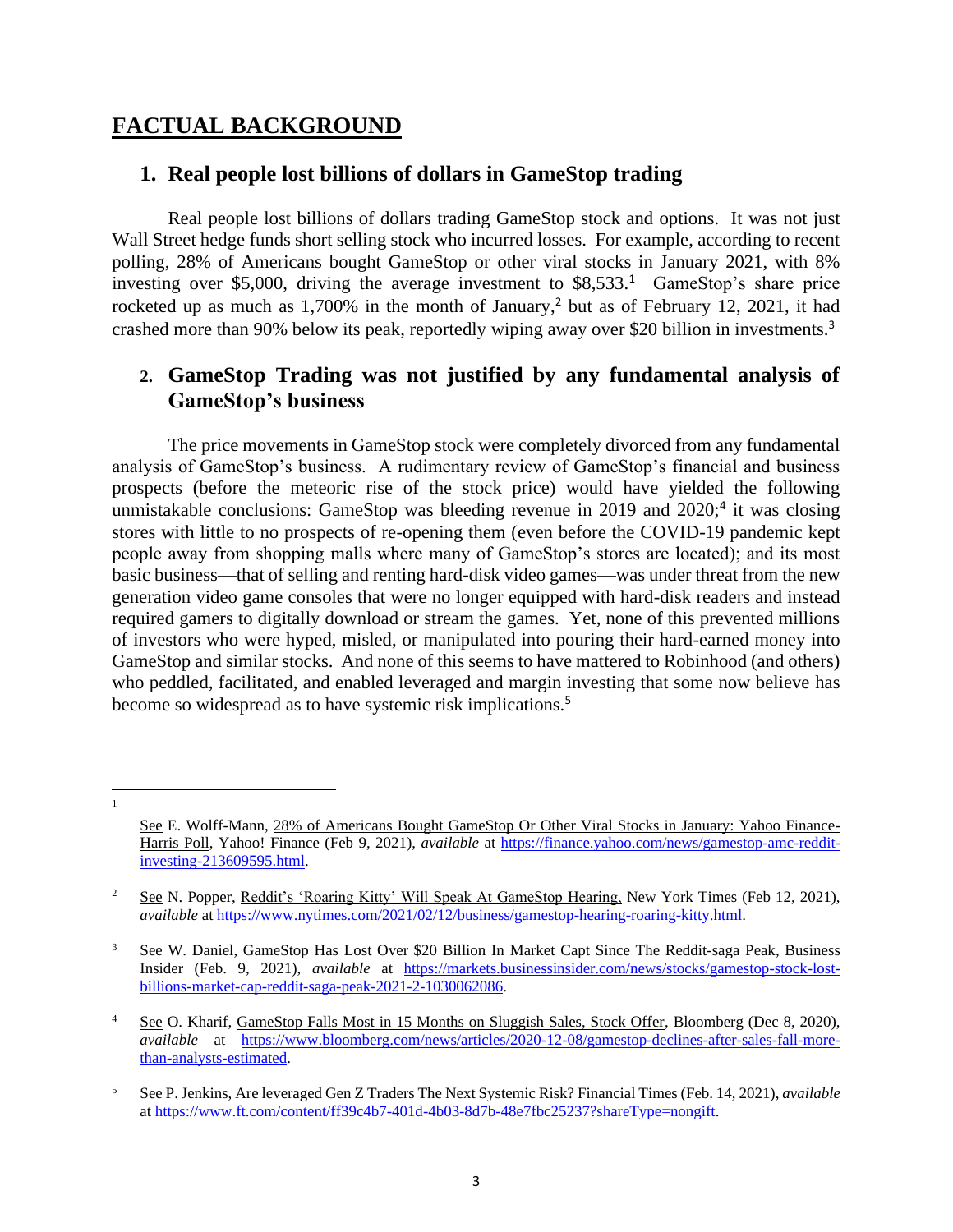## <span id="page-3-0"></span>**OVERARCHING THRESHOLD ISSUES**

### <span id="page-3-1"></span>**3. The GameStop frenzy was a near-miss, not evidence of resilience.**

Any examination of the issues raised by GameStop should not overemphasize the apparent resiliency of our financial markets' *infrastructure*. Two weeks ago, Treasury Secretary Yellen and the chairs or heads of several U.S. financial regulators, including the SEC, assembled to discuss GameStop trading and related events. The Treasury Department subsequently released a statement that U.S. regulators "believe the core infrastructure was resilient during high volatility and heavy trading volume,"<sup>6</sup> mirroring comments made by some participants in the lead-up to the meeting. Although clearinghouses, for example, thus far have performed well and apparently responsibly, the Committee should not let that fact distract from the many areas of our financial markets that either did not perform well or should have performed better. Furthermore, regulatory shortcomings in numerous areas that gave rise to troubling practices at the center of the GameStop events must be remedied by long understood—and equally long overdue—reforms (discussed below), even if those reforms relate to activities *within* a financial markets infrastructure that is not impaired.

Undue attention to the lack of an infrastructure meltdown also would seem to underemphasize how perilously close Robinhood came to instigating a seriously adverse market event. After drawing on six bank credit lines reportedly totaling as much as \$600 million, Robinhood reportedly sought an emergency infusion of more than \$3.4 billion over four days to prevent further disruptions to trading on the platform.<sup>7</sup> In more extreme (but plausible) market conditions, Robinhood may have had more difficulty drawing on its credit lines and/or raising such a significant amount of capital on an emergency basis,<sup>8</sup> particularly at a time when other large market participants were dire need of substantial additional capital, like the \$2.75 billion bailout of Melvin Capital.<sup>9</sup> If Robinhood defaulted on its margin calls, it could have been forced to more

<sup>&</sup>lt;sup>6</sup> See J. Smialek, D. Solomon, Yellen and Regulators Met Amid GameStop Frenzy to Discuss Market Volatility, New York Times (Feb. 24, 2021), *available* at [https://www.nytimes.com/2021/02/04/business/economy/yellen](https://www.nytimes.com/2021/02/04/business/economy/yellen-gamestop.html)[gamestop.html.](https://www.nytimes.com/2021/02/04/business/economy/yellen-gamestop.html)

<sup>7</sup> See M. Kruppa et al., Robinhood raises \$2.4bn in second cash injection in four days, Financial Times (Feb. 1, 2021), *available* at [https://www.ft.com/content/790324e0-8526-4d9e-9717-a4430e1be034;](https://www.ft.com/content/790324e0-8526-4d9e-9717-a4430e1be034) see also K. Kelly, E. Griffith et al., Robinhood, in Need of Cash, Raises \$1 Billion From Its Investors, New York Times (Jan. 29, 2021), *available* at [https://www.nytimes.com/2021/01/29/technology/robinhood-fundraising.html.](https://www.nytimes.com/2021/01/29/technology/robinhood-fundraising.html)

<sup>&</sup>lt;sup>8</sup> There are also a number of questions regarding the investors in Robinhood, as pointed out by Gillian Tett in the Financial Times, *available* at [https://www.ft.com/content/72aa45ee-4591-4819-a104-](https://www.ft.com/content/72aa45ee-4591-4819-a104-9d445d3f4daf?shareType=nongift) [9d445d3f4daf?shareType=nongift](https://www.ft.com/content/72aa45ee-4591-4819-a104-9d445d3f4daf?shareType=nongift)

<sup>9</sup> Imagine the potential challenges of Robinhood trying to raise \$4 billion if, rather than just Melvin Capital, multiple hedge funds and other market participants had experienced correlated losses and each sought a \$2.75 billion emergency bailout. That scenario is highly plausible given that Melvin Capital Management alone reportedly declined more than 50% in the month of January due to losses on its GameStop short positions. See Juliet Chung, Citadel, Point72 to Invest \$2.75 Billion Into Melvin Capital Management, Wall Street Journal (Jan. 25, 2021), *available* at [https://www.wsj.com/articles/citadel-point72-to-invest-2-75-billion-into-melvin-capital](https://www.wsj.com/articles/citadel-point72-to-invest-2-75-billion-into-melvin-capital-management-11611604340)[management-11611604340.](https://www.wsj.com/articles/citadel-point72-to-invest-2-75-billion-into-melvin-capital-management-11611604340)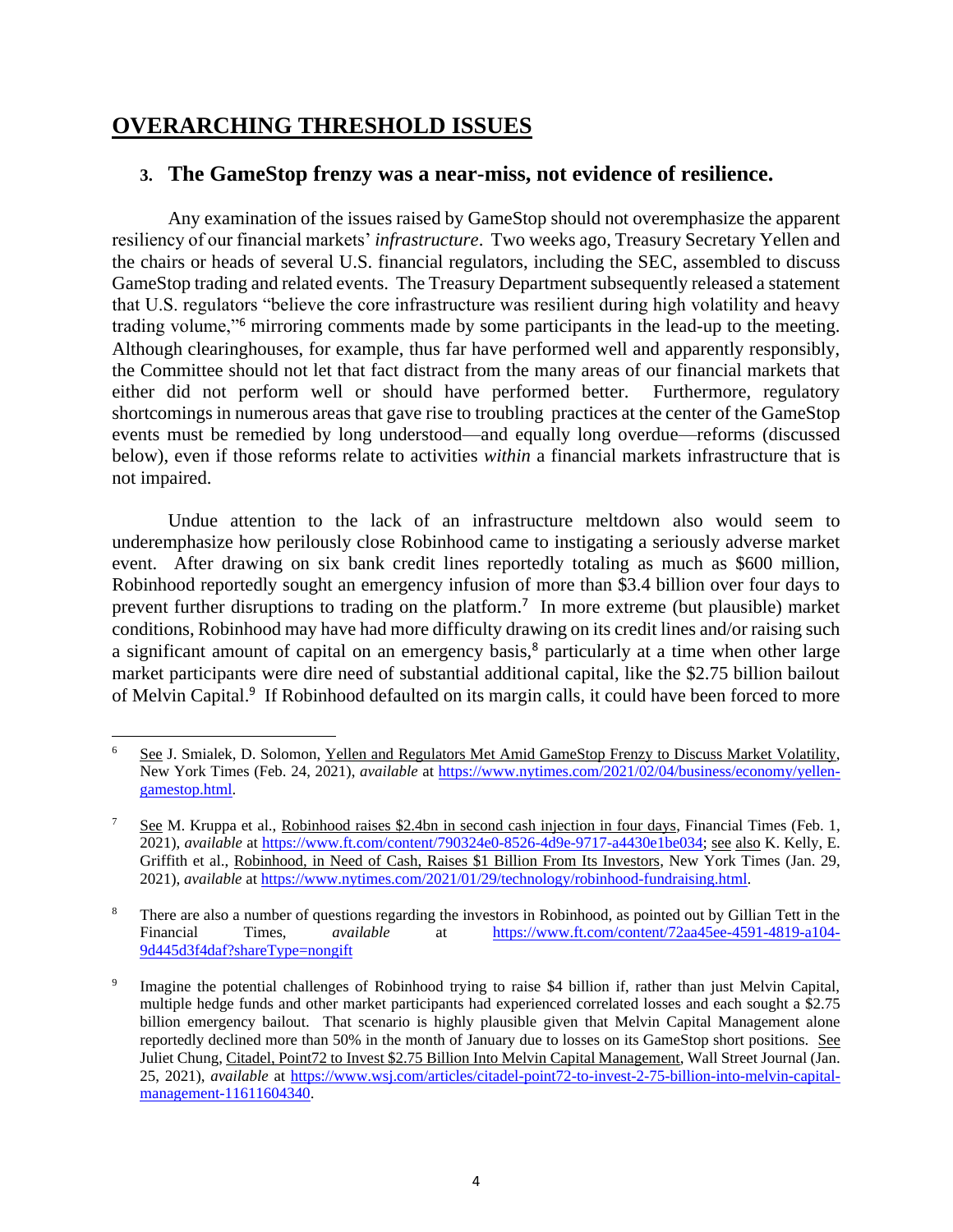broadly halt trading and/or unexpectedly close-out the most volatile positions across as many as 13 million retail accounts, thereby exposing every holder of securities affected by these actions to potentially dramatic changes in prices, liquidity, and order flow.

Similarly, if the hedge fund Melvin Capital were not able to obtain emergency funds and/or had to close out and/or cover all of its GameStop and other positions—or had to simply default on some of those positions—the fire sales and knock-on liquidity demands might have ignited a panic. This scenario brings to mind the apparently forgotten lessons of Long Term Capital Management.<sup>10</sup>

Thus, any analysis of these issues should focus on and emphasize the fact that the GameStop trading events were an apparent *near-miss*, not necessarily a demonstration that our infrastructure *would have* remained resilient under highly plausible, slightly more adverse circumstances.

### <span id="page-4-0"></span>**4. Some characteristics of the recent market turmoil may be new, but the underlying trading practices, abuses, and market vulnerabilities are not.**

The frenzied trading in so-called "meme stocks"—apparently almost entirely unrelated to fundamental analysis—and "Reddit Rebellion" securities has appeal as "new" issues and practices. However, there is little new about irrational exuberance and speculative fervor for questionable securities, and frankly, there is little new about most of the other issues raised by the GameStop trading events. Market participants at the center of these events have for years taken advantage of market fragmentation, order routing schemes, questionable execution practices, and leveraged trading strategies. And even in the current saga, there are reports that some sophisticated participants made hundreds of millions of dollars momentum trading (exacerbating volatility both as the price went up and as it crashed).<sup>11</sup> And yet, for years, the financial regulators have failed to fully and properly examine, much less remedy and responsibly limit, these questionable if not abusive, predatory or illegal practices.

Furthermore, for years, a handful of Wall Street's biggest banks have "danced while the music was playing."<sup>12</sup> They have facilitated many of the trading practices at the center of the

<sup>&</sup>lt;sup>10</sup> See S. Yang, The Epic Story of How a 'Genius' Hedge Fund Almost Caused a Global Financial Meltdown, Business Insider (Jul 10, 2014), *available* at [https://www.businessinsider.com/the-fall-of-long-term-capital](https://www.businessinsider.com/the-fall-of-long-term-capital-management-2014-7)[management-2014-7.](https://www.businessinsider.com/the-fall-of-long-term-capital-management-2014-7)

<sup>11</sup> See J. Chung, This Hedge Fund Made \$700 Million on GameStop, Wall Street Journal (Feb. 3, 2021), *available* a[t https://www.wsj.com/articles/this-hedge-fund-made-700-million-on-gamestop-11612390687.](https://www.wsj.com/articles/this-hedge-fund-made-700-million-on-gamestop-11612390687)

<sup>12</sup> See Ex-Citi CEO Defends "dancing" to U.S. Panel, Reuters (Apr. 8, 2010), *available* at [https://www.reuters.com/article/financial-crisis-dancing/ex-citi-ceo-defends-dancing-quote-to-u-s-panel](https://www.reuters.com/article/financial-crisis-dancing/ex-citi-ceo-defends-dancing-quote-to-u-s-panel-idUSN0819810820100408)[idUSN0819810820100408;](https://www.reuters.com/article/financial-crisis-dancing/ex-citi-ceo-defends-dancing-quote-to-u-s-panel-idUSN0819810820100408) see also D. Kelleher, Remarks on Stress Tests as a Policy Tool: No Evil Required, Conference on "Stress Testing: A Discussion and Review," pp. 10-11 (July 9, 2019), *available* at [https://www.bostonfed.org/-/media/Documents/events/2019/stress-testing/stress-tests-and-policy-paper](https://www.bostonfed.org/-/media/Documents/events/2019/stress-testing/stress-tests-and-policy-paper-kelleher.pdf?la=en)[kelleher.pdf?la=en.](https://www.bostonfed.org/-/media/Documents/events/2019/stress-testing/stress-tests-and-policy-paper-kelleher.pdf?la=en)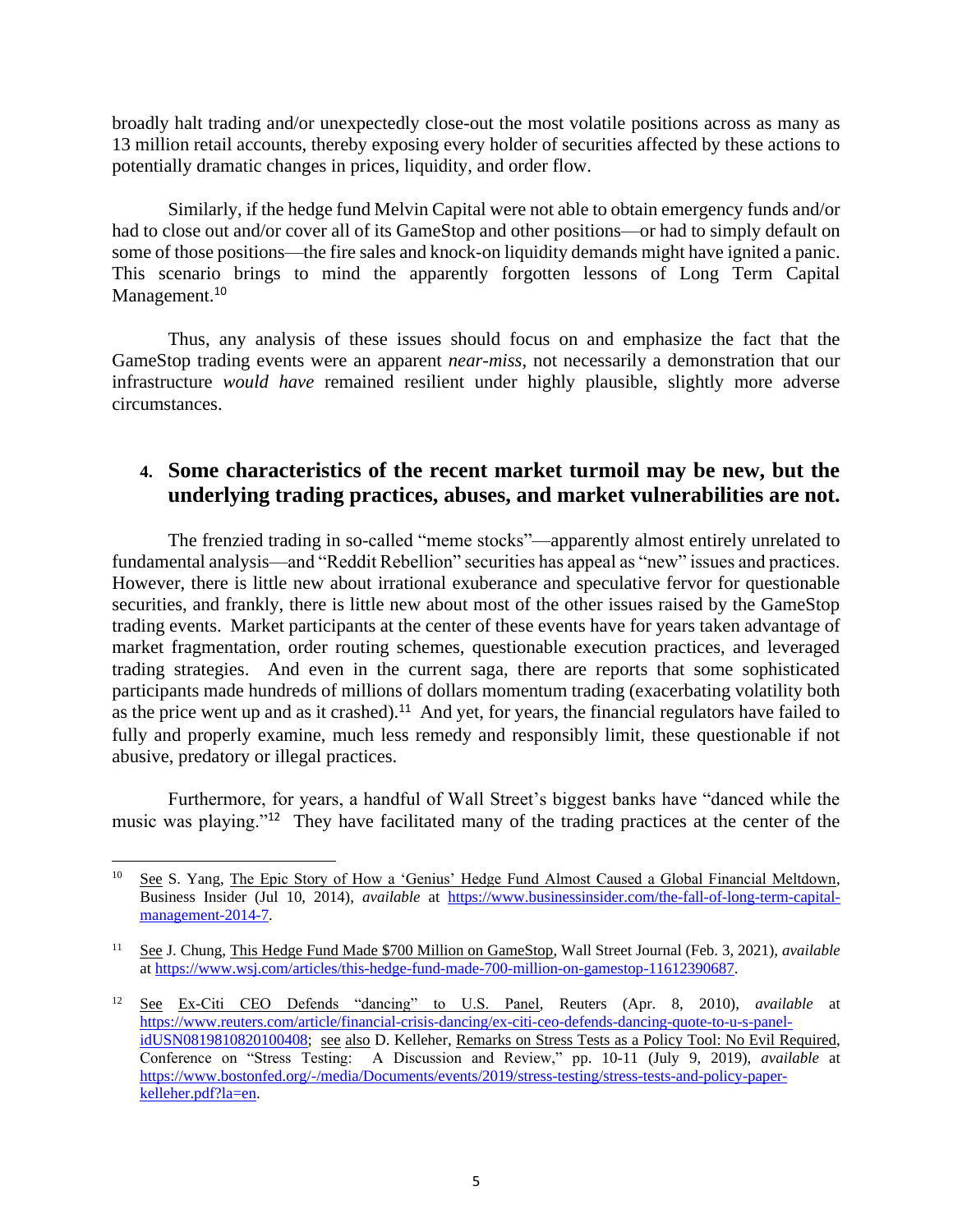events and bent the rules of the markets to their advantage using their roles in the governance, operation, and resiliency of clearinghouses, exchanges and trading venues, data repositories, and more. Those banks also remain (a) the prime brokers for most sizable hedge funds, including those involved in the GameStop events; (b) the dominant derivatives dealers with 87.3% of U.S. derivatives exposures; $^{13}$  and (c) significant lenders in various capacities, including as securities lenders.

The particular *context* for these events may be new, but most of the issues, trading practices, and obvious vulnerabilities of the U.S. financial system are not.

## <span id="page-5-0"></span>**5. Notwithstanding the need for re-examination and reforms, existing laws can and must be brought to bear against any unlawful conduct.**

Although the vehicles, methods, and means for violating the law change, our financial regulators' duties to protect investors and market integrity remain timeless and paramount. Today's laws must be evaluated for the appropriateness of their scope and application (as discussed below), but the Committee also should remind U.S. regulators, if necessary—and most especially the SEC and FINRA—that they have extensive authority and resources and a duty to address any violations of law, including manipulation and fraud in connection with or related to the recent frenzied trading in GameStop and beyond. Fraud, market manipulation, and other illegal practices are punishable regardless of forum or form and should be charged as such regardless of whether they occur at an open-outcry tulip auction or via a cool app or subreddit channel.

## <span id="page-5-1"></span>**AREAS FOR CONGRESSIONAL INQUIRY**

#### <span id="page-5-2"></span>**6. Gamification of Trading**

Robinhood appears to have perfected the "gamification" of trading by incorporating addictive, endorphin-engendering game features of more benign apps into its trading app for the purpose of triggering more trading, more often, and more thoughtlessly.<sup>14</sup> Thus, Robinhood has taken an activity—investing and risking money—that has historically been viewed as requiring thought, diligence, analysis, and financial wherewithal and imbuing it with rapid, seemingly low-consequence, and fundamentally recreational gameplaying attributes. Needless to say, investing in markets is not a game but involves the gaining and losing of often life-changing sums of money, often in a very short period of time.

The concerns regarding the gamification of trading are not limited to protecting individual investors, however important that may be. Manic, panicky, frenzied, and, at times, irrational investing,

<sup>&</sup>lt;sup>13</sup> See Office of the Comptroller of the Currency, Quarterly Report on Bank Trading and Derivatives Activities:<br>
Third Ouarter 2020 (Dec. 2020), *available* at https://www.occ.gov/publications-and-Third Quarter 2020 (Dec. 2020), *available* at [https://www.occ.gov/publications-and](https://www.occ.gov/publications-and-resources/publications/quarterly-report-on-bank-trading-and-derivatives-activities/files/pub-derivatives-quarterly-qtr3-2020.pdf)[resources/publications/quarterly-report-on-bank-trading-and-derivatives-activities/files/pub-derivatives](https://www.occ.gov/publications-and-resources/publications/quarterly-report-on-bank-trading-and-derivatives-activities/files/pub-derivatives-quarterly-qtr3-2020.pdf)[quarterly-qtr3-2020.pdf.](https://www.occ.gov/publications-and-resources/publications/quarterly-report-on-bank-trading-and-derivatives-activities/files/pub-derivatives-quarterly-qtr3-2020.pdf)

<sup>14</sup> Interestingly, it appears that the mere use of a smartphone itself increases trading activity generally and trading in so-called "lottery stocks" in particular. See, [https://www.marketwatch.com/story/heres-another-explanation](https://www.marketwatch.com/story/heres-another-explanation-for-the-surge-in-speculative-activity-smartphones-11611579511)[for-the-surge-in-speculative-activity-smartphones-11611579511](https://www.marketwatch.com/story/heres-another-explanation-for-the-surge-in-speculative-activity-smartphones-11611579511) citing an NBER study *available* here [https://www.nber.org/system/files/working\\_papers/w28363/w28363.pdf](https://www.nber.org/system/files/working_papers/w28363/w28363.pdf)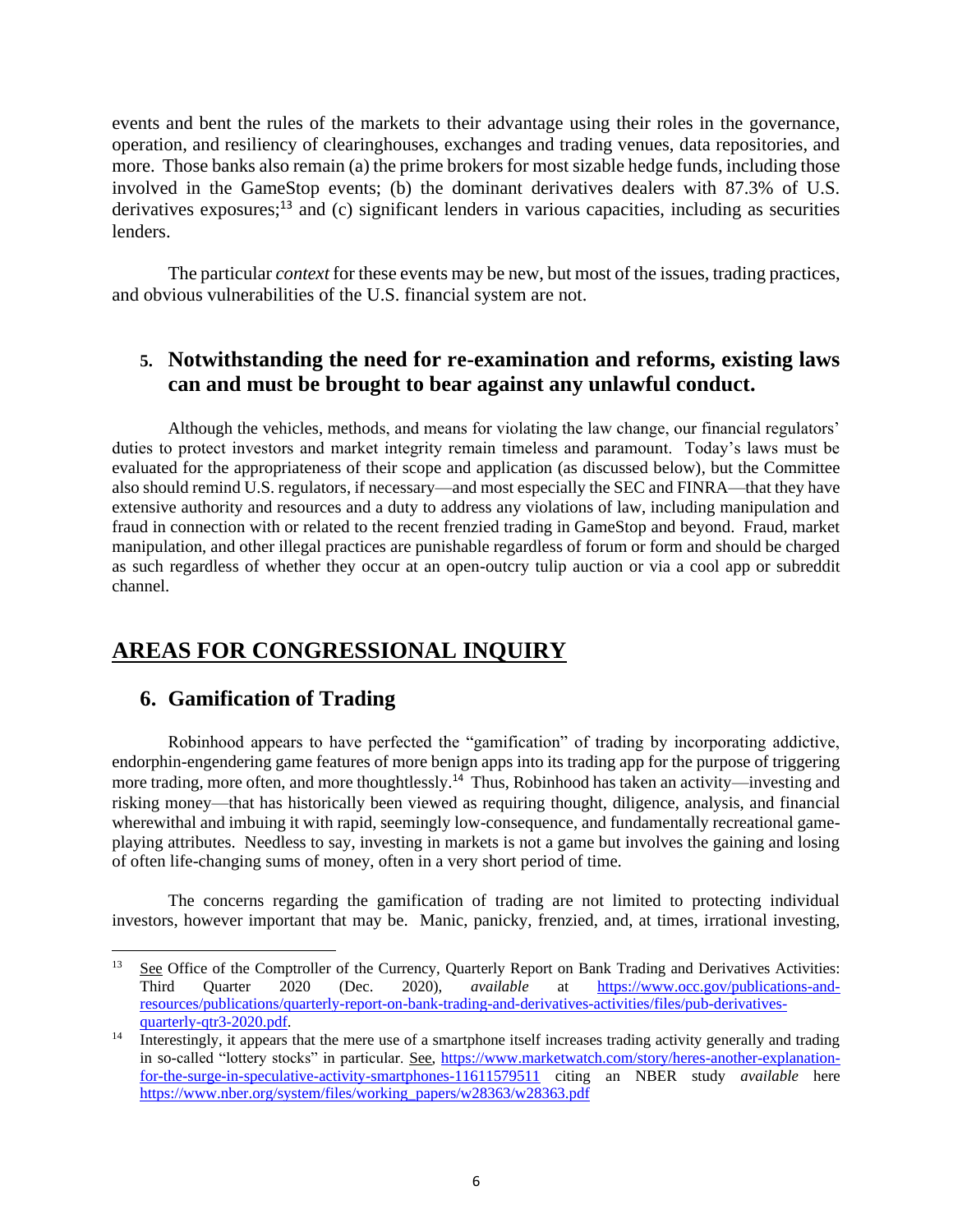particularly at scale, have effects that reach far beyond the individual investors involved and can adversely impact, among other things, price discovery, company valuations, capital allocation, and capital formation. It can even implicate market and systemic stability.

Particularly in light of the leveraged retail trading that may have been occurring at scale in GameStop and other equities,<sup>15</sup> the Committee should explore the following:

- Whether Robinhood and other retail broker-dealers have been doing enough to satisfy existing legal duties before enabling extensive, leveraged trading, and whether the standards for enabling high-risk trading strategies should be revised and strengthened;
- Whether the design features of trading apps should be regulated—as are certain retail-investor disclosures today—to maximize investor protection and investor empowerment;<sup>16</sup> and
- Whether retail broker-dealers, in practice, are balancing the communications and interfaces emphasizing the profitability and ease of trading with equally compelling and conspicuous information concerning the costs and risks of trading, including the risk of very substantial costs and losses in very short periods of time.

These issues would be especially important with respect to options trading that reportedly has been at the center of GameStop's rapid and irrational price increases to market values far in excess of other companies with substantially more fundamental value support.

## <span id="page-6-0"></span>**7. Forced Arbitration**

Dozens of lawsuits have already been filed in connection with the recent market turmoil and extensive trading losses. For example, claimants allege that Robinhood's decision to shut down purchases of GameStop shares during a critical period of time violated its contracts with clients, its fiduciary duty, and/or applicable laws and rules. Presumably, Robinhood and other defendants will invoke their lengthy, fine-print customer agreements and insist that all individual lawsuits against them must be dismissed and heard not in court but before an arbitration forum such as the one operated by the brokerage industry under FINRA's auspices.<sup>17</sup> Yet, it is well-established that arbitration is a biased forum that favors industry respondents and affords wronged investors very little meaningful relief.<sup>18</sup> Moreover, it is highly secretive, providing neither the public nor regulators any insight into the nature of the claims

<sup>15</sup> See P. Jenkins, Are leveraged Gen Z Traders The Next Systemic Risk? Financial Times (Feb. 14, 2021), *available*  a[t https://www.ft.com/content/ff39c4b7-401d-4b03-8d7b-48e7fbc25237?shareType=nongift.](https://www.ft.com/content/ff39c4b7-401d-4b03-8d7b-48e7fbc25237?shareType=nongift)

<sup>16</sup> It has been suggested that Robinhood, for example, designed its app to make it difficult to enter a limit order compared to, for example, a market order. Also, reports indicate that buying puts and calls on Robinhood is an exciting and easy activity. These design features and others like them can be used to maximize revenues at the expense of investor protection and empowerment.

<sup>&</sup>lt;sup>17</sup> See Robinhood Financial LLC & Robinhood Securities, LLC Customer Agreement, Section 38 Arbitration (Revised June 22, 2020), *available at* [https://cdn.robinhood.com/assets/robinhood/legal/Customer%20Agreement.pdf.](https://cdn.robinhood.com/assets/robinhood/legal/Customer%20Agreement.pdf)

<sup>&</sup>lt;sup>18</sup> See, generally, Forced Arbitration: Taking Away Your Rights and Your Money, Better Markets (June 11, 2019), *available* a[t https://bettermarkets.com/blog/forced-arbitration-taking-away-your-rights-and-your-money.](https://bettermarkets.com/blog/forced-arbitration-taking-away-your-rights-and-your-money)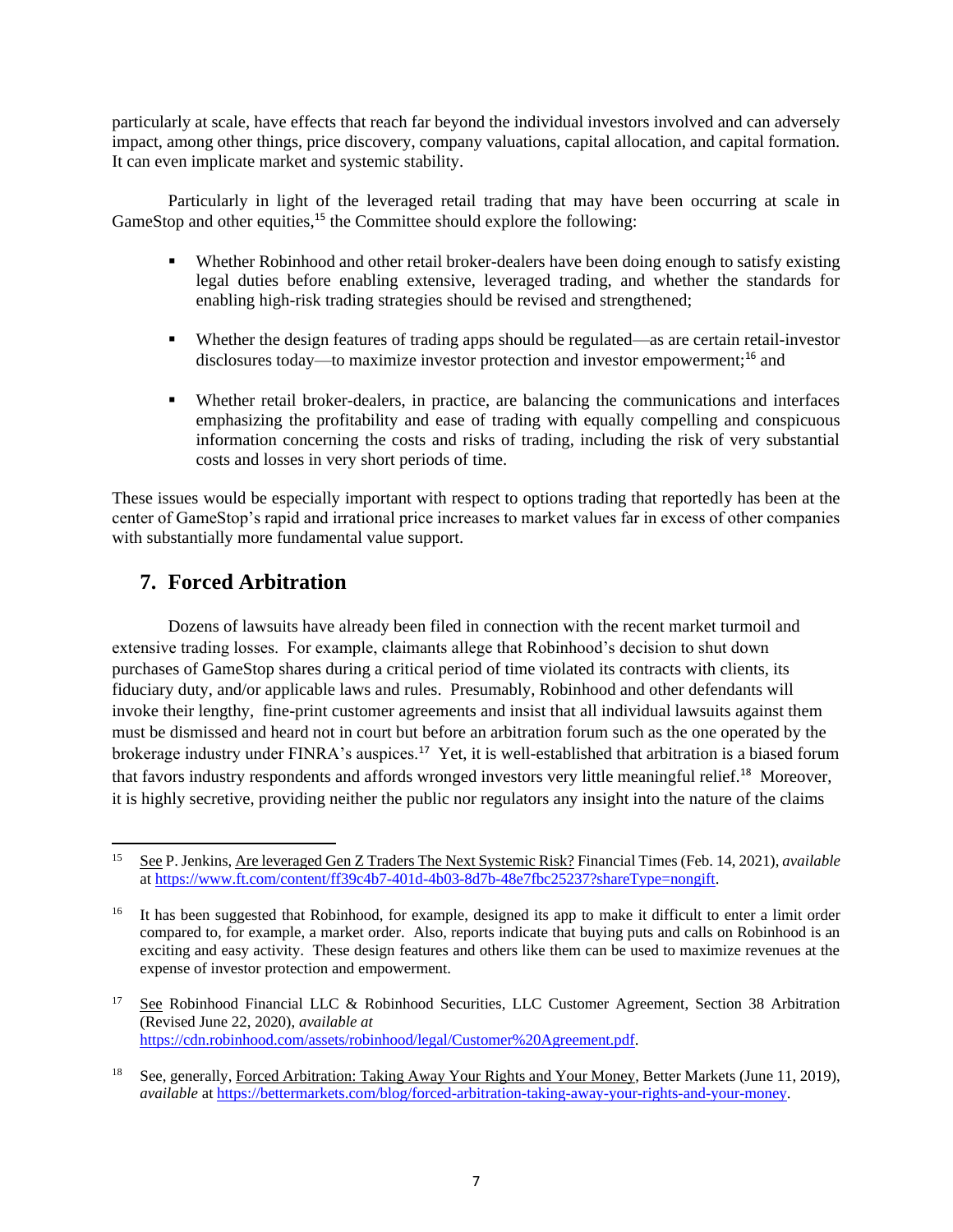being lodged or the manner in which they are resolved. And it lacks the procedural protections provided in court proceedings, including the right to appeal an erroneous decision or to even have a written decision stating the facts found and the basis for the decision.

Accordingly, these recent events represent yet another occasion for examining the pressing need to ban or limit mandatory pre-dispute arbitration clauses in financial services agreements. In this and other appropriate hearings, the Committee should address these questions:

- **•** In general, whether and to what extent market participants should be permitted to use and rely upon mandatory pre-dispute arbitration clauses in their client agreements; More specifically, whether and to what extent they doing so in response to the claims now being advanced in court in connection with the GameStop trading turmoil;
- Whether and to what extent forced arbitration proceedings result in (1) injured investors receiving compensation and in what amounts, (2) financial firms pocketing ill-gotten gains because investors are not able to fully recover their losses from illegal conduct, and (3) regulators and legislators being deprived of information regarding the illegal conduct of financial firms due to the non-public secret nature of the proceedings and the complete lack of procedural protections, including but not limited to written decisions with factual findings from the record that support an articulated basis for the outcome;
- Whether carve-outs under applicable rules for class action lawsuits really provide injured investors with an adequate and practical means of obtaining relief; and
- Whether the SEC failed to use the explicit authority it received in Section 921 of the Dodd-Frank Act to prohibit or limit the use of mandatory arbitration clauses in agreements between brokers and their clients.

## <span id="page-7-0"></span>**8. Payment for Order Flow/Conflicts of Interest**

Many retail broker-dealers offer "commission-free trading," while routing customer orders to executing dealers for internalization or execution in market centers. The practice of retail broker-dealers receiving rebates in connection with orders routed to these select broker-dealers—payment-for-order-flow ("PFOF")—is widespread and causes an inevitable conflict-of-interest between the retail broker-dealer's duties to seek best execution for its customers and its duties to shareholders and others to maximize revenues. Although price improvement on routed trades relative to the national best bid or offer ("NBBO") apparently occurs with some frequency, a multi-billion dollar "hidden tax" on execution of retail customer orders is apparently exacted with some frequency as well<sup>19</sup>—in part due to predatory if not

<sup>19</sup> The PFOF for stock and options orders across the largest retail broker-dealers totaled approximately \$2.6 billion in 2020. See A. Osipovich, GameStop Mania Drives Scrutiny of Payments to Online Brokers, Wall Street Journal (Feb. 4, 2021), *available* at [https://www.wsj.com/articles/gamestop-mania-drives-scrutiny-of-payments-to](https://www.wsj.com/articles/gamestop-mania-drives-scrutiny-of-payments-to-online-brokers-11612434601)[online-brokers-11612434601.](https://www.wsj.com/articles/gamestop-mania-drives-scrutiny-of-payments-to-online-brokers-11612434601) Given longstanding and well known industry practices and behaviors, there is no doubt that HFTs paid billions to secure that order flow to generate revenues presumably of at least the amount paid (i.e., it would be reasonable to assume that the HFTs are netting at least \$2.6 billion a year from that order flow). Thus, the question is not whether the HFTs make money from Robinhood and similar retail broker-dealers' order flow—they do!—but whether the means by which they make such money results in retail customers getting worse pricing for that trading. The SEC is in a unique position to do a data-driven study and answer that question definitively and Congressional oversight committees should demand that they do so ASAP and release their report publicly. Importantly, that question is in addition to whether or not such practices and costs have been fully and fairly disclosed and whether or not a reasonable investor would understand such disclosures.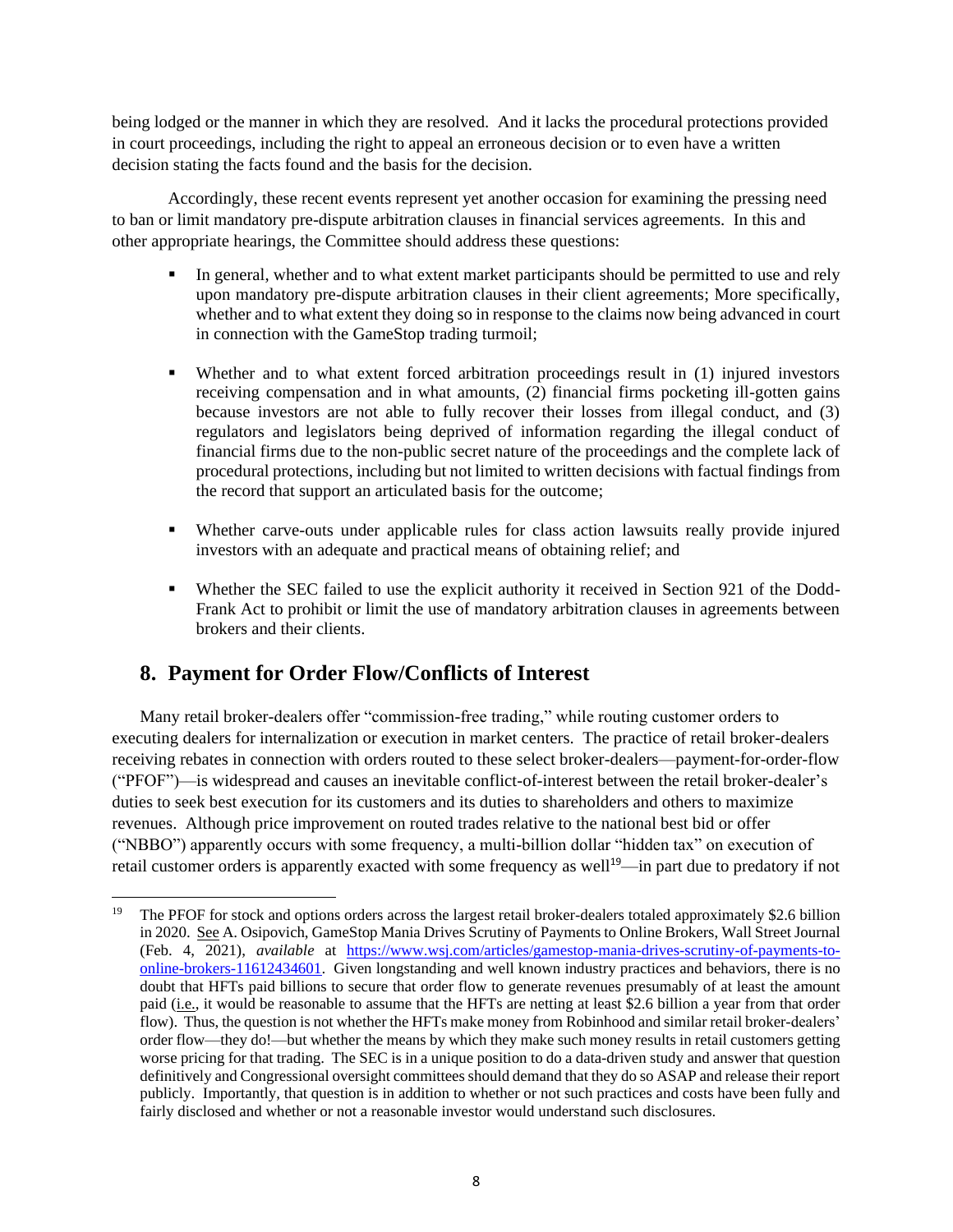illegal behavior, but also because of a lack of clarity in the best-execution standard intended to mitigate such conflicts. These execution costs can outweigh the benefits to retail investors associated with socalled "commission-free trading."<sup>20</sup>

Given that the conflicts of interest and misaligned incentives that fuel PFOF cannot be mitigated to adequately protect investors, the Committee should explore legislative solutions that would prohibit the practice of PFOF. In connection with that legislative process, the Committee should ask regulators (including but not limited to the SEC and the Office of Financial Research (OFR)) to undertake a study of the following and to submit a public report to the Committee detailing all findings and data:

- Whether PFOF provides demonstrable benefits to retail investors that sufficiently outweigh the known execution costs associated with the practice, especially with respect to retail investors using the handful of "super brokers" responsible for the vast amount of retail order flow;
- Whether retail broker-dealers choosing not to route customer orders to executing dealers and therefore choosing to forego PFOF revenue obtain superior execution on customer orders and yet have a sustainable retail business model;
- Whether execution quality increased subsequent to prohibitions on PFOF in other jurisdictions;
- Whether order routing incentives at exchanges and other trading venues further incentivize inferior executions through rebate schemes and/or asymmetric order execution practices intended to benefit market-makers;
- Whether retail broker-dealers, including Robinhood, receive higher rebates for certain types of orders and financial instruments, and whether broker-dealers promote more profitable order types and financial instruments to a greater degree than other types of orders and financial instruments, all to the detriment of retail investors;
- Whether smart order routers of retail broker-dealers should be permitted to discriminate against executing dealers and trading venues that do not provide such retail broker-dealers PFOF;
- Whether executing dealers providing PFOF to retail broker-dealers should be (1) prohibited from internalizing trades at the NBBO and (2) required to internalize only at a material price improvement to the NBBO; and
- Whether in addition to a prohibition on PFOF, retail order flow should be required to be routed to the exchanges in lieu of internalization and if so, whether other regulatory changes would need to accompany such a rule to protect investors (e.g., regulatory standards for exchange fees, rebate programs, and order execution protocols).

In addition, legislators and regulators need to analyze the impact of broker claims of "commission-free trading," which are too often heard and understood by a reasonable investor as "free trading." Put differently, claims of "commission-free trading," without more, may be materially misleading to a reasonable investor and, if so, the SEC should stop them.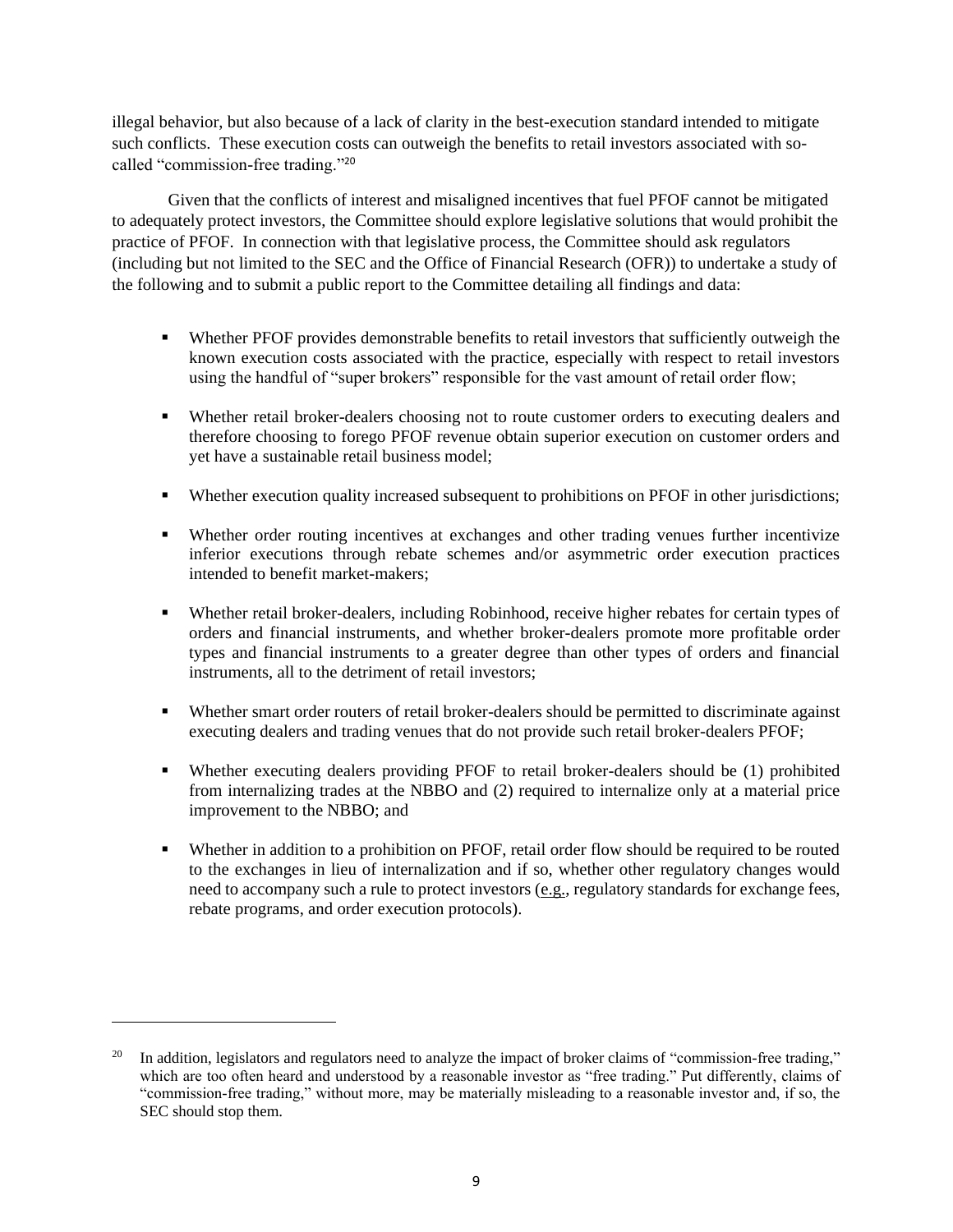### <span id="page-9-0"></span>**9. Issues Regarding Short Selling**

Some trading in GameStop and other so-called "Reddit Rebellion" equities was apparently motivated by objections to the short selling activities of institutional traders. There is some transparency with respect to short interests acquired through traditional short selling activities. Market participants frequently rely on put-call, short-interest, and days-to-cover ratios, for example, to gauge market sentiment on valuations, and some of these short-interest measures are informed by bi-monthly reporting by broker-dealers. However, these metrics do not adequately capture the levels of short interest in a timely fashion. Moreover, these measures understate the short interest acquired through derivatives, including cash-settled derivatives, that provide leveraged exposures to securities, or baskets of securities, without any purchase or sale of the underlying securities.

The Committee must exercise its full oversight and legislative functions to investigate and explore reforms (both in the February  $18<sup>th</sup>$  and subsequent hearings) in the following areas of concern:

- Whether any of the witnesses, the companies they lead, or their affiliated companies or persons played a role in shorting, or facilitating or enabling or promoting the shorting, of GameStop or similar "meme" stocks, and if so, what role did they play?
- Whether the SEC should increase the frequency and expand the scope of short interest reporting by broker-dealers and impose reporting obligations by other market participants;
- Whether the SEC should revise Form PF to provide greater transparency of short positions as envisioned by Section 404 of the Dodd-Frank Wall Street Reform and Consumer Protection Act of 2010, as well as other filings, such as the Form 13F used by institutional investment managers;
- Whether regulators and market participants have access to timely and complete information on short interest, including short interest acquired through equity derivatives; and
- Whether short-selling restrictions should be effected on an investor-by-investor, broker-dealerby-broker dealer, or other basis beyond a certain ratio of the number of shorted securities to the total float in that security.

## <span id="page-9-1"></span>**10.Manipulation**

The recent trading patterns in GameStop and other equities, as well as silver futures markets, raise questions about whether certain traders may have engaged in unlawful manipulation and/or disruptive trading. The SEC and CFTC manipulation standards most clearly apply to trading activities intended to influence prices of financial instruments by disseminating false information or engaging in deceptive trading practices that create a false impression about the level of interest in the stock, its value, or its price direction.

Media reports indicate that retail traders may have coordinated to purchase GameStop shares, perhaps to put upward pressure on its share price and force institutional short sellers to cover their positions and put even more upward pressure on share prices (i.e., to effect a "short squeeze"). There are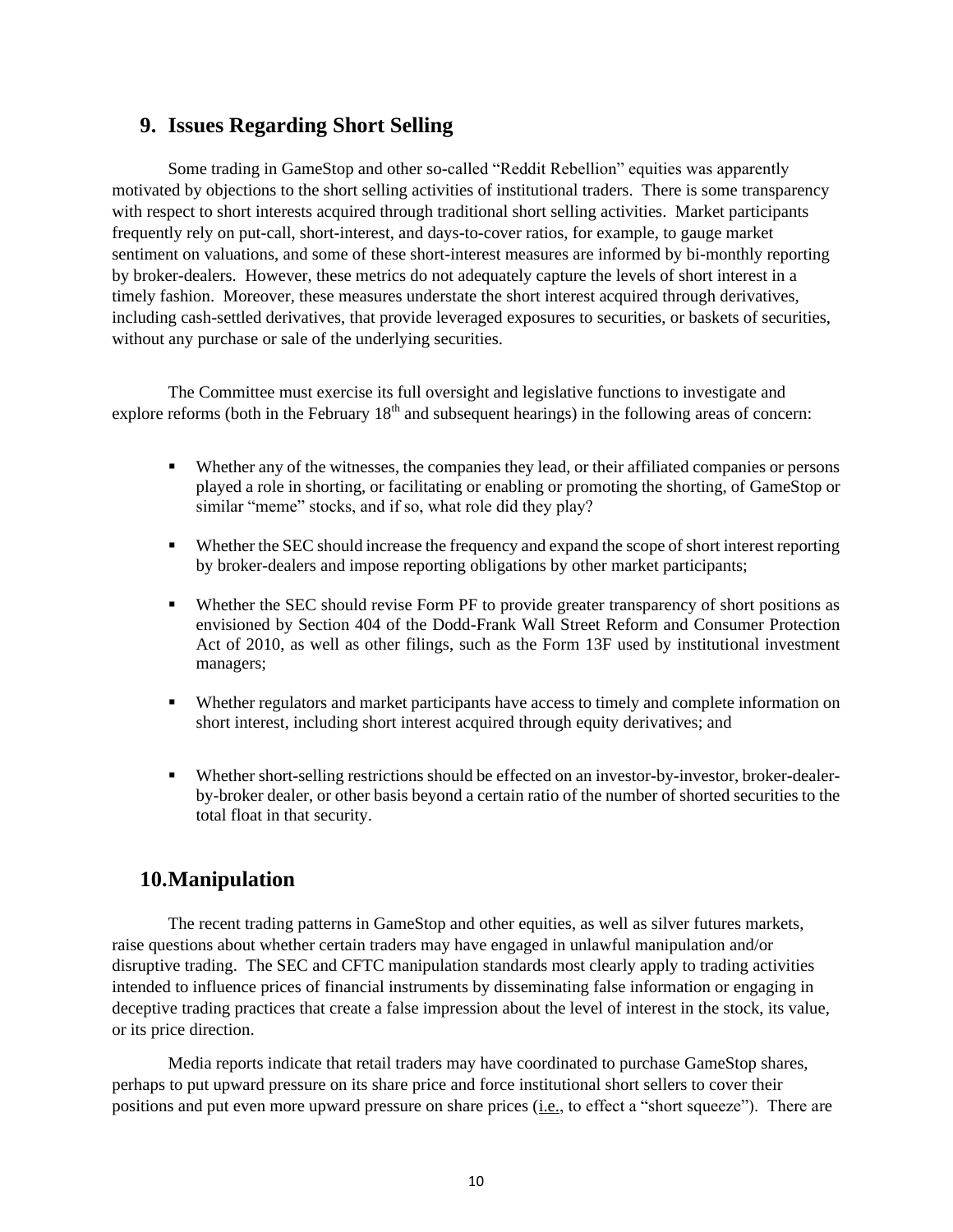also reports that hedge funds and other sophisticated participants (such as high-frequency traders) took advantage of the retail momentum and pushed up prices as well. On the other side of the market, the GameStop short interest held by hedge funds and others that reportedly served as motivation for the socalled "Reddit Rebellion's" trading rose as high as 100% of the free float (i.e., total stock available to trade) in 2019 and 2020 and exploded as GameStop's price continued to increase in 2021. The short interest, at its peak, reportedly exceeded the total stock available to trade by a fairly significant amount and may have reached as high as 140% of the total float.

Some of the critical questions with respect to manipulation include the following:

- Whether some class of retail investors demonstrably intended to engage in manipulative trading practices to effect a short squeeze;
- Whether retail investors actually caused the short squeeze in GameStop, as frequently reported, or whether other trading interests took advantage of retail trading momentum and/or withdrew liquidity to exacerbate or cause the upward price pressures;
- Whether institutional investors or others were engaged in manipulative practices, including through automated trading on incoming retail customer orders or their extensive short selling in equities; $21$
- Whether certain traders or public persons who were publicly encouraging purchase or retention of GameStop and other equities were simultaneously selling to secure profits or limit losses;
- Whether any broker-dealer trading halts (i.e., limitations on solely buy or sell orders) were implemented to benefit certain positions in affected securities; and
- Whether definitions and prohibitions on market manipulation and manipulative trading practices in statutes as well as SEC and CFTC regulations and interpretations fully cover the range of practices and activities that were detrimental to retail traders.

## <span id="page-10-0"></span>**11. Best Execution**

Under the "best execution" standard, retail broker-dealers must exercise reasonable care in handling, routing, and executing customer orders. Furthermore, broker-dealers must use reasonable diligence to ascertain the best market for a security and execute customer orders in such market as favorably as possible under prevailing market conditions. Retail broker-dealers that route trades to executing dealers, including Robinhood, nevertheless have been found by the SEC to have failed to

<sup>&</sup>lt;sup>21</sup> This should include the reported and suspected jump in bot and imposter activity on the WallStreetBets subreddit. See, Sean Murray, GameStop Stock Price Falls As Bots Invade WallStreetBets, TheGamer (Feb. 2, 2021), *available* at [https://www.thegamer.com/gamestop-stock-bots-wallstreetbets/;](https://www.thegamer.com/gamestop-stock-bots-wallstreetbets/) Stephen Gandel, WallStreetBets says Reddit group hit by 'large amount' of bot activity, CBS News (Feb. 2, 2021) *available* at [https://www.cbsnews.com/news/wallstreetbets-reddit-bot-activity/;](https://www.cbsnews.com/news/wallstreetbets-reddit-bot-activity/) and, Caitlin McCabe, A Week Inside the WallStreetBets Forum That Launched the GameStop Frenzy, Wall Street Journal (Feb. 13, 2021), *available* at [https://www.wsj.com/articles/a-week-inside-the-wallstreetbets-forum-that-launched-the-gamestop-frenzy-](https://www.wsj.com/articles/a-week-inside-the-wallstreetbets-forum-that-launched-the-gamestop-frenzy-11613212202?mod=series_gamestopstockmarket)[11613212202?mod=series\\_gamestopstockmarket.](https://www.wsj.com/articles/a-week-inside-the-wallstreetbets-forum-that-launched-the-gamestop-frenzy-11613212202?mod=series_gamestopstockmarket)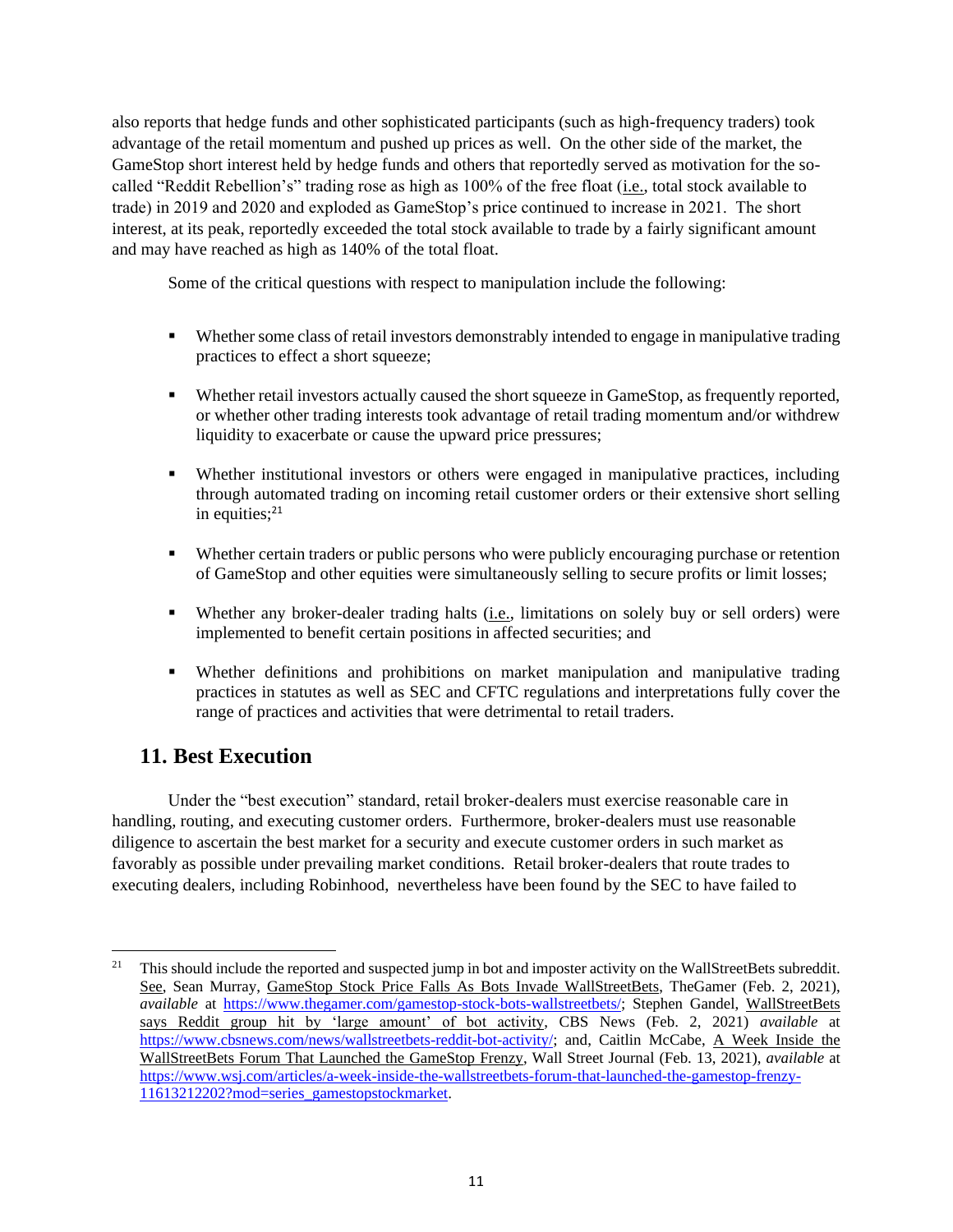compare execution quality under their order routing arrangements to the execution quality that customers otherwise could have obtained in competing markets as required by law.<sup>22</sup>

The Committee should convene an oversight hearing in connection with enforcement of existing rules and explore additional pro-investor and pro-market integrity reforms in the following areas:

- Whether the SEC and the FINRA have sufficient order routing and execution visibility to permit comparisons of execution quality and ensure compliance with the best-execution standard;
- **•** Whether SEC and FINRA regulations and guidance requiring regular and rigorous execution quality reviews by retail and executing broker-dealers sufficiently protect investors, and whether trade-by-trade analyses and testing programs should be required for many, if not all, orders routed and executed on an automated basis;
- Whether the multi-factor best execution standard should apply to the most active retail brokerdealers—the handful of "super brokers" responsible for most retail trading—in lieu of a standard more strictly focused on pricing;
- Whether the multi-factor best execution standard is appropriately enforceable; and
- Whether so-called "price improvement" metrics should benchmark against the national best bid or offer ("NBBO"), given the prevalence of internalization and the exclusion of significant order flow (e.g., "odd-lot" order flow) from the NBBO at this time.

## <span id="page-11-0"></span>**12.Capital and Liquidity Requirements**

In the course of intense public scrutiny of events surrounding GameStop and other equities, Robinhood (and other retail-focused brokers) apparently enacted ad hoc trading halts on the purchase of a number of volatile securities (with certain exceptions), including GameStop,<sup>23</sup> which apparently advantaged short positions in the market. In doing so, Robinhood reportedly gave different explanations at different times, and sometimes gave conflicting explanations at the same time. The company's most plausible explanation was that the trading halts, in essence, were defensive measures intended to protect against unspecified financial requirements arising from the volatility in certain securities and its clearing agencies' own protective measures.

<sup>&</sup>lt;sup>22</sup> See SEC, In Re Robinhood Financial, Order Instituting Administrative and Cease and Desist Proceedings (Dec. 17, 2020) *available* at <https://www.sec.gov/litigation/admin/2020/33-10906.pdf> (finding that "Robinhood had conducted a[n] . . . extensive internal analysis that found Robinhood's execution quality and price improvement metrics were substantially worse than other retail broker-dealers' in many respects, and [that] senior Robinhood personnel were aware of this analysis" and further finding that Robinhood executives knew that "the percentage of orders that received price improvement and the amount of price improvement, measured on a per order, per share, and per dollar traded basis" were "substantially worse than other broker-dealers").

<sup>&</sup>lt;sup>23</sup> See M. Fitzgerald, Robinhood Restricts Trading in GameStop, Other Names Involved In Frenzy, CNBC (Jan 28, 2021), *available* at [https://www.cnbc.com/2021/01/28/robinhood-interactive-brokers-restrict-trading-in](https://www.cnbc.com/2021/01/28/robinhood-interactive-brokers-restrict-trading-in-gamestop-s.html)[gamestop-s.html.](https://www.cnbc.com/2021/01/28/robinhood-interactive-brokers-restrict-trading-in-gamestop-s.html)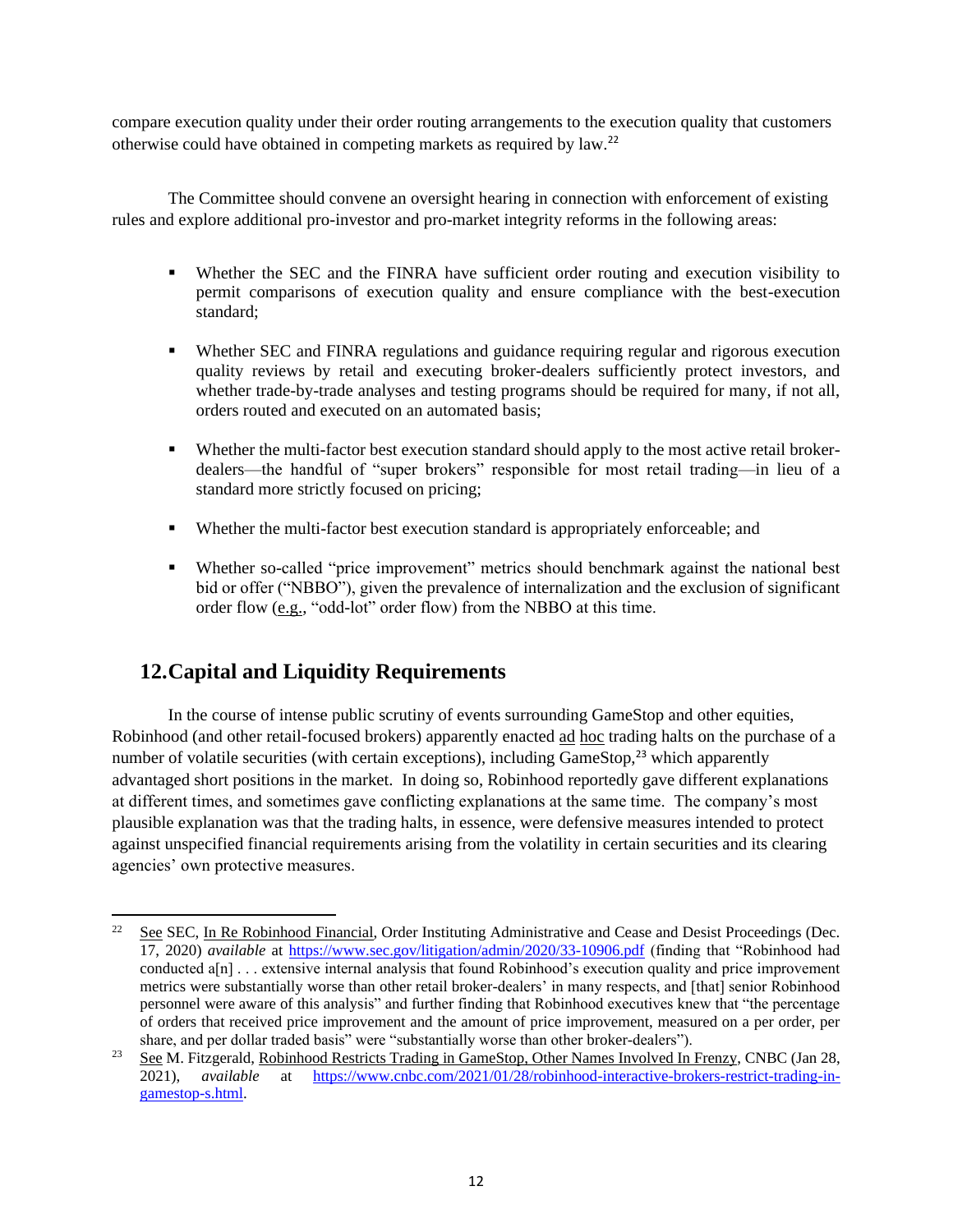The Committee should explore the apparent inconsistencies in the statements of Robinhood's executives in the aftermath of its trading halt. For example, apparently as or shortly before it sought a \$3.4 billion capital infusion, Robinhood's chief executive officer ("CEO") claimed on CNBC that "[t]here was no liquidity problem" on account of clearinghouse margin calls, that Robinhood draws down its credit lines "all the time," and that the firm's trading halts were being done "preemptively" and "proactively."<sup>24</sup> Yet, Robinhood's CEO suggested during the same interview that its trading halts were motivated by the substantial deposits due to clearinghouses on account of market volatility and its customers' concentrated positions, as well as unspecified impacts on its net capital position.<sup>25</sup> If Robinhood was in financial distress or came perilously close to defaulting on its margin calls, the facts and timelines surrounding its \$3 billion margin call, \$3.4 billion in emergency fundraising,<sup>26</sup> imposition of the trading halt, and related events would be highly relevant to the Committee's consideration of the adequacy of retail broker-dealer capital and liquidity requirements (separate and apart from regulators' and prosecutors' interest in whether or not any of these statements were fraudulent or misleading).

In this regard, the Committee should explore the following areas of concern:

- Whether broker-dealer capital and liquidity risk management requirements sufficiently protect retail investors against risks in extreme but plausible market conditions and sufficiently contemplate the effects of procyclical, defensive measures likely to be taken by clearing agencies and counterparties;
- Whether Robinhood, specifically, experienced liquidity shortfalls or other financial distresses, and the nature of the exact causes or drivers of such shortfalls and/or distresses;
- Whether Robinhood, specifically, and broker-dealers in general have written policies, procedures, and controls to govern determinations to impose trading halts; whether trading halts are required to be integrated into risk management programs; and whether asymmetric trading halts should be permitted at all;
- Whether Robinhood had any undisclosed financial motives for imposing an asymmetric trading halt;
- Whether any trading halts by retail broker-dealers should be affected only after a public notice period has expired;

<sup>&</sup>lt;sup>24</sup> K. Stankiewicz, Robinhood CEO: Tapping credit lines is proactive, not a sign of cash crunch in GameStop frenzy, CNBC (Jan. 29, 2021), *available* at [https://www.cnbc.com/2021/01/29/robinhood-ceo-vlad-tenev-tapping-credit](https://www.cnbc.com/2021/01/29/robinhood-ceo-vlad-tenev-tapping-credit-lines-proactive-to-help-lift-gamestop-trading-limits.html)[lines-proactive-to-help-lift-gamestop-trading-limits.html.](https://www.cnbc.com/2021/01/29/robinhood-ceo-vlad-tenev-tapping-credit-lines-proactive-to-help-lift-gamestop-trading-limits.html)

 $25$  Id.

<sup>26</sup> We note that investors in the Robinhood fundraising round four days after the initial emergency \$1 billion capital infusion reportedly accepted terms that were "less favourable" than the first round, suggesting that Robinhood had an immediate need to close on the initial round of investment following the initial National Securities Clearing Corporation's margin call. See M. Kruppa, Robinhood's bid to 'democratise finance' collides with Wall St reality, Financial Times (Feb. 1, 2021), *available* at [https://www.ft.com/content/9e69faf0-09c4-42ca-8c5f-](https://www.ft.com/content/9e69faf0-09c4-42ca-8c5f-78dc9568c18f)[78dc9568c18f.](https://www.ft.com/content/9e69faf0-09c4-42ca-8c5f-78dc9568c18f)